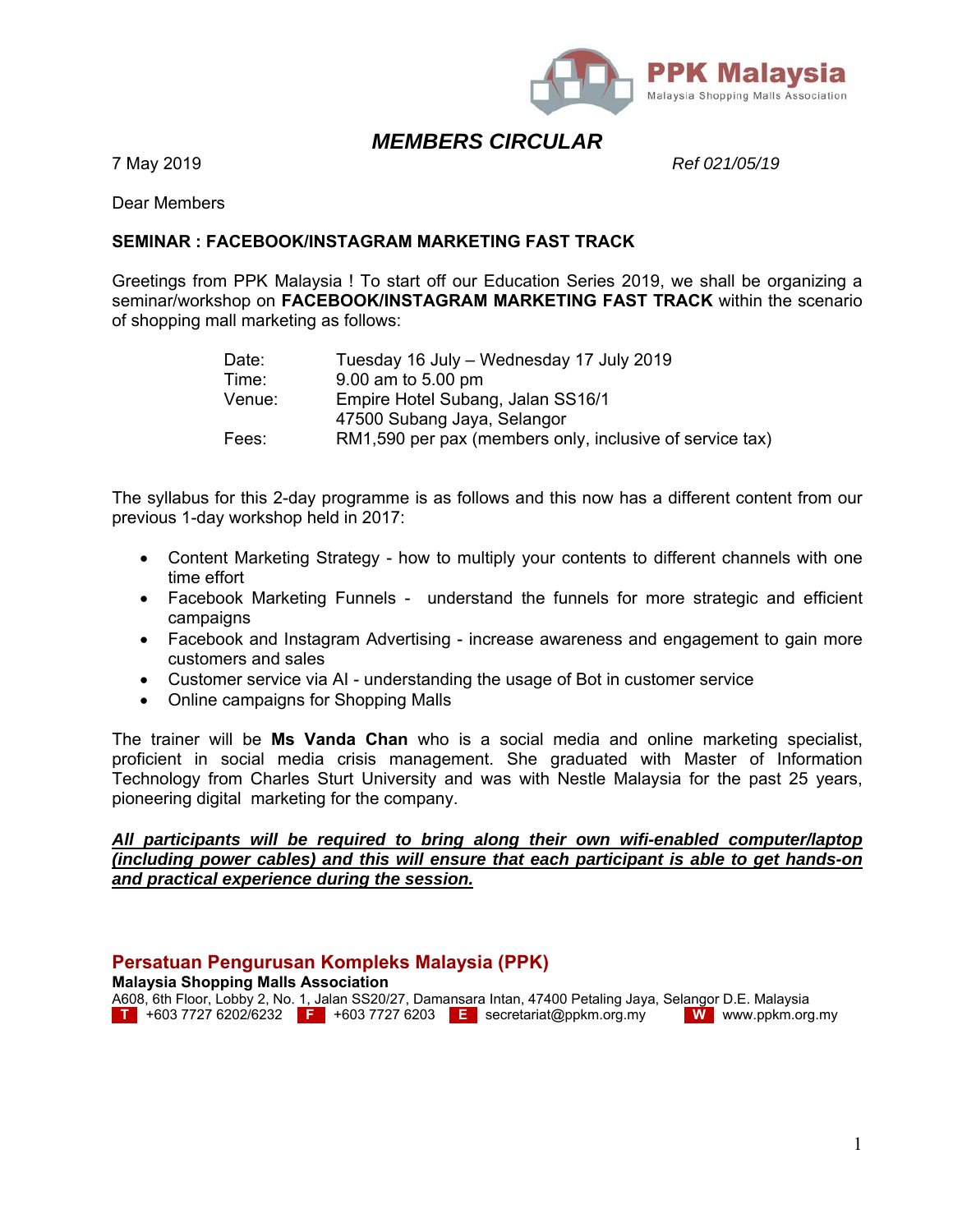**Please note that the workshop will only be confirmed if there is a minimum registration of 25 pax** and interested participants are requested to register with us before the **closing date of Friday, 31 May 2019.**

In the meantime, please do not hesitate to contact secretariat@ppkm.org.my if you need further details.

Thank you.

Yours faithfully **PERSATUAN PENGURUSAN KOMPLEKS MALAYSIA (PPK)** 

**TAN SRI DATO TEO CHIANG KOK**  President